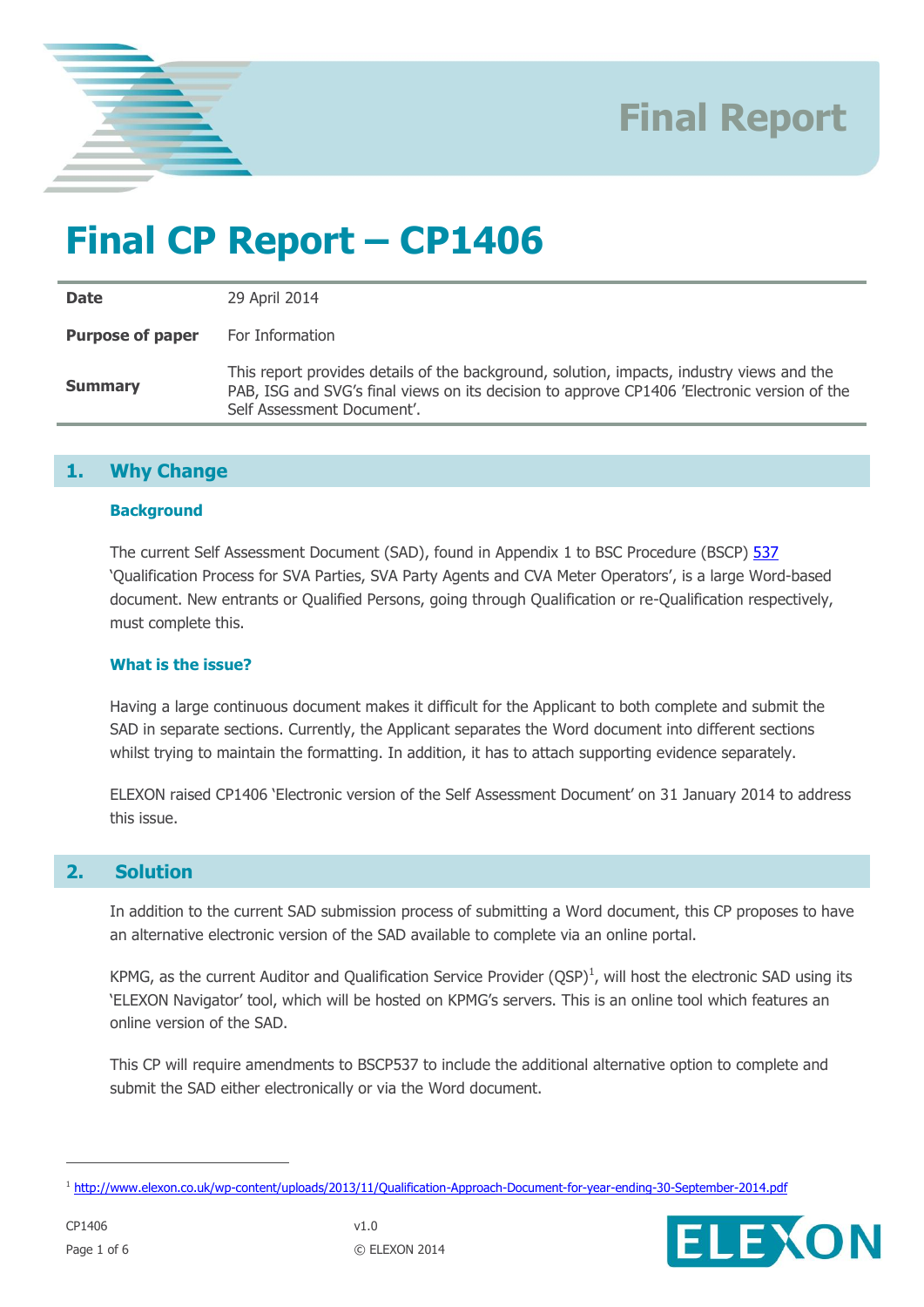

Having the option for the SAD to be completed electronically as well as through the current Word version would be helpful for the Applicants, ELEXON and the QSP.

Introducing an optional electronic format of the SAD will be more user friendly for Applicants, as it will allow them to submit separate SAD sections and to attach supporting evidence more easily. This will also reduce the amount of time spent on the application as each section will be on a separate webpage containing the relevant questions. The electronic version of the SAD will also enable ELEXON to manage queries from Parties during the Qualification process itself, including the ability for ELEXON to log on and support those currently in the process. As is the current process, Applicants will still be reminded regularly at the beginning of the Qualification process that they will need to send the SAD and other data directly to KPMG as the QSP, rather than to ELEXON.

The electronic SAD will provide ELEXON with one central location where all SADs for different Applicants can be stored electronically. This will provide ELEXON with easier and faster access to all submitted SADs. It will also subsequently provide better version control during the review cycle, as the tool will provide better tracking options of when the SAD sections are submitted. In turn, this will improve the efficiency of the Qualification process by giving the QSP an earlier opportunity to review submitted SAD sections. The one central location will also make it easier to locate and search for information within the SADs, and allow for key items of data to be indexed e.g. company name, system used, name of third party consultant used etc.

It should be noted that the Navigator is currently ready to use but will not be switched on until the amendments to BSCP537 have been made.

## **3. Impacts and Costs**

### **Central impacts and costs**

CP1406 will require a minor update to BSCP537, with no central system impacts as the tool is already in place.

| <b>ELEXON estimated costs and potential impacts</b> |                                         |                            |  |  |
|-----------------------------------------------------|-----------------------------------------|----------------------------|--|--|
| <b>Document Changes</b>                             | <b>System Changes/Impacts</b>           | <b>Total Costs</b>         |  |  |
| <b>BSCP537</b>                                      | No system changes or impacts identified | 1 man day equating to £240 |  |  |

#### **Participant impacts and costs**

Six of the 12 respondents to the CP Impact Assessment indicated an impact, but only to the extent that a new option is available. Two of these respondents also advised that they would only be impacted should they submit a re-Qualification application.

Only two of the twelve respondents indicated that there may be associated costs with CP1406, although they indicated that these are negligible.

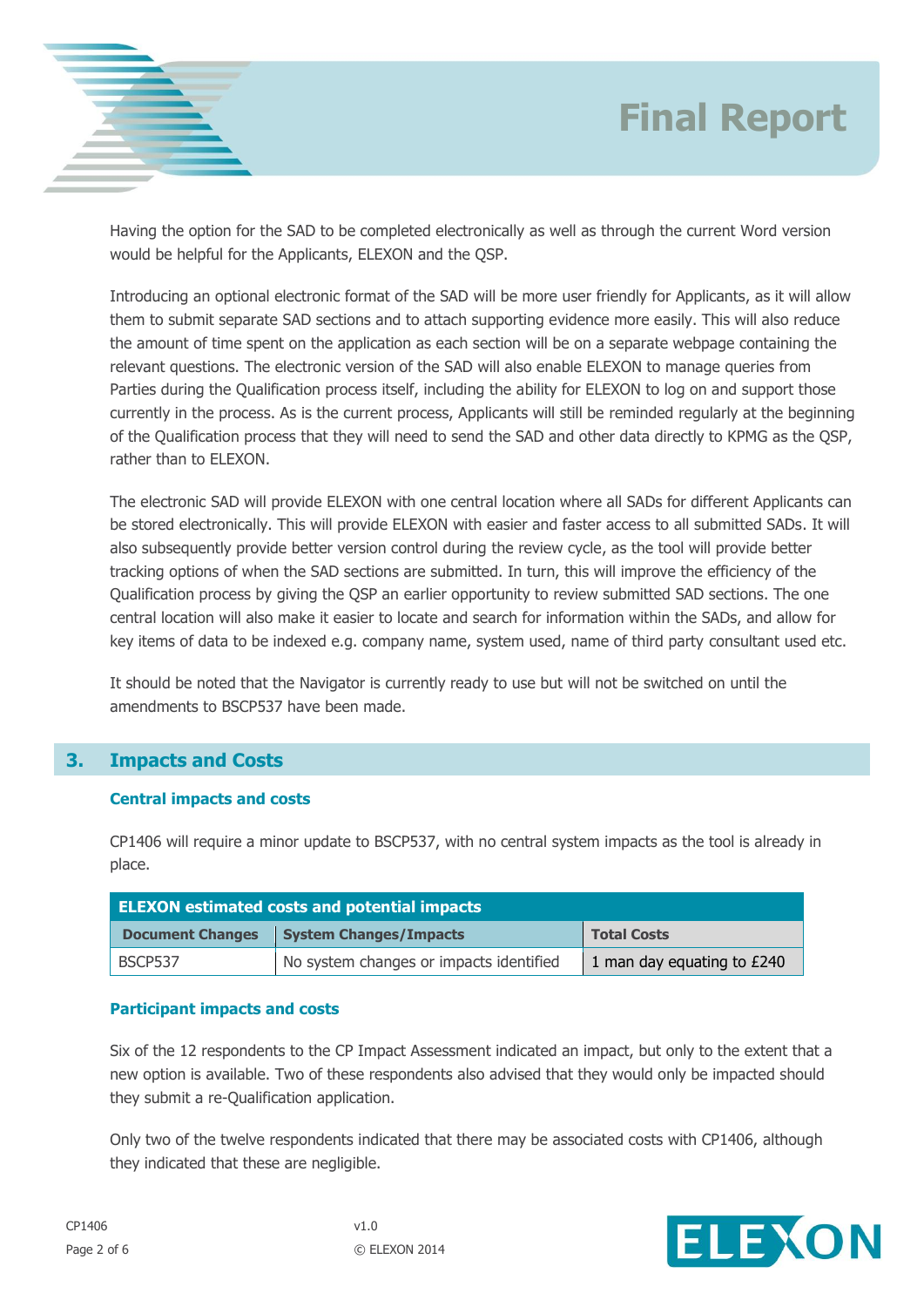

### **4. Implementation Approach**

CP1406 is targeted for implementation on 26 June 2014 as part of the June 2014 BSC Systems Release.

Four of the 12 respondents commented on the implementation approach, indicating that they had a neutral view on the proposed Implementation Date as CP1406 would not impact them. One of these respondents commented that they would prefer to have a chance to test both methods in 2014, but noted that the electronic version is only an alternative option.

#### **5. Industry Views**

ELEXON issued CP1406 for CP Impact Assessment via CPC00737. We received 12 responses, of which 11 agreed with the CP and one was neutral.

The following table shows the breakdown of responses. You can find the full collated participant responses to [CP1406](http://www.elexon.co.uk/change-proposal/cp1406/) in Attachment B and on the CP1406 page of the BSC Website.

| <b>Summary of Responses for CP1406</b>        |                                                                                                                                             |               |                  |  |
|-----------------------------------------------|---------------------------------------------------------------------------------------------------------------------------------------------|---------------|------------------|--|
| <b>Organisation</b>                           | <b>Capacity in which Organisation operates</b><br>(Supplier, Licensed Distribution System Operator<br>$(LDSO)$ etc.)                        | <b>Agree?</b> | <b>Impacted?</b> |  |
| <b>British Gas</b>                            | Supplier                                                                                                                                    | Yes           | No.              |  |
| <b>EDF Energy</b>                             | Supplier, Half Hourly (HH) and Non Half Hourly<br>(NHH) Meter Operator Agent (MOA), NHH Data<br>Collector (DC) and NHH Data Aggregator (DA) | Yes           | Yes              |  |
| <b>Electricity North West</b>                 | Licensed Distribution System Operator (LDSO)                                                                                                | <b>Yes</b>    | Yes              |  |
| E.ON                                          | Supplier, HHDC, NHHDC, HHMOA, NHHMOA,<br>HHDA, NHHDA                                                                                        | <b>Yes</b>    | Yes              |  |
| Northern Powergrid<br>Northeast and Yorkshire | <b>LDSO</b>                                                                                                                                 | Yes           | Yes              |  |
| <b>RWE Npower</b>                             | Supplier, Supplier Agents (HH & NHH)                                                                                                        | Neutral       | N <sub>o</sub>   |  |
| ScottishPower                                 | Supplier, Generator, LDSO, Supplier Agents                                                                                                  | Yes           | Yes              |  |
| <b>SSE Energy Supply Ltd</b>                  | Supplier                                                                                                                                    | <b>Yes</b>    | N <sub>o</sub>   |  |
| <b>SSEPD</b>                                  | <b>LDSO</b>                                                                                                                                 | Yes           | No.              |  |
| TMA Data Management Ltd                       | HHDC, NHHDC, HHDA, NHHDA                                                                                                                    | <b>Yes</b>    | No.              |  |
| <b>UK Power Networks</b>                      | LDSO, Supplier Meter Registration Agent (SMRA)                                                                                              | <b>Yes</b>    | Yes              |  |
| Western Power Distribution                    | <b>LDSO</b>                                                                                                                                 | Yes           | N <sub>o</sub>   |  |

All respondents agreed that introducing an alternative means of submitting the SAD will enhance the Qualification and re-Qualification processes. Respondents commented that they were supportive of the efficiencies the process may bring to Parties, as the change:

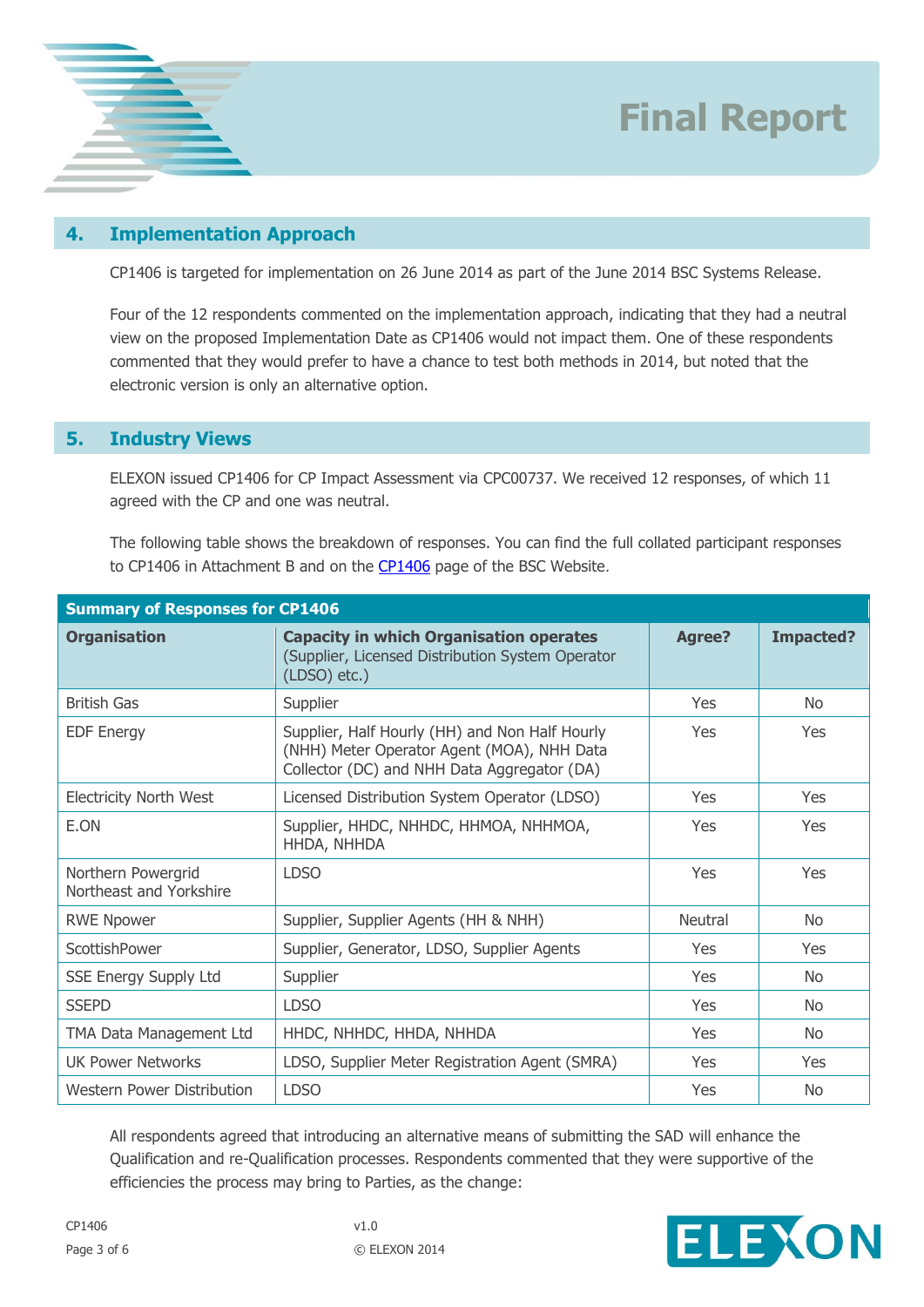

- Removes the need for the applicant to submit the relevant sections by email (either all sections at once or individually);
- Enables a direct input through the Navigator tool; and
- Gives improved access to review previous SAD submissions.

Respondents noted that the change will not benefit those Parties who choose to continue to use the current method or those that would still need an internal sign off even if they submitted online.

Two respondents highlighted the impact of accessing the SAD online on security, protection and transfer of data. ELEXON confirmed that secure access will be one of the main focuses during implementation. We highlighted that the Navigator is hosted on secure KPMG servers within the European Union. Participants who want to use the ELEXON Navigator will have to submit a 'Request for Login' form which will only grant access to the specific individuals (who will only be able to access and view their own Participant page), although KPMG as the QSP and ELEXON will have access to all Participant pages.

One respondent also questioned whether there would be a receipt acknowledgement for the electronic submission. ELEXON noted that at every point that an update or submission is made on the Navigator by a user (e.g. document upload, query raised or online SAD section submission), an alert will be sent out to notify the changes that have been made. We also noted that the final electronic submission of the SAD will need a scanned copy of the Director's signed off page of the SAD.

#### **Comments on the proposed redlining**

No comments were received on the proposed redlined text for CP1406.

## **6. Final Decision**

#### **PAB, ISG and SVG's final views and decision**

ELEXON presented CP1406 to the PAB<sup>2</sup> at its meeting on 27 March 2014 for endorsement and to the ISG<sup>3</sup> and SVG $4$  for approval at its meetings on 25 March 2014 and 1 April 2014 respectively.

ELEXON presented the background, solution, impacts and industry views for CP1406. ELEXON invited the PAB to endorse and the ISG and SVG to approve CP1406 for implementation in the June 2014 Release.

An ISG Member noted that all of the respondents to the CP Consultation were from organisations that would not necessarily use the Self Assessment process. The Member asked that ELEXON consider getting a view on

**Final Report**

 $\overline{a}$ 

<sup>&</sup>lt;sup>2</sup> Further information on this meeting, including the CP1406 paper, can be found on the PAB158 page of the BSC Website here.

<sup>&</sup>lt;sup>3</sup> Further information on this meeting, including the CP1406 paper, can be found on the ISG155 page of the BSC Website [here.](http://www.elexon.co.uk/meeting/isg-155/)

<sup>&</sup>lt;sup>4</sup> Further information on this meeting, including the CP1406 paper, can be found on the SVG158 page of the BSC Website [here.](http://www.elexon.co.uk/meeting/svg-158/)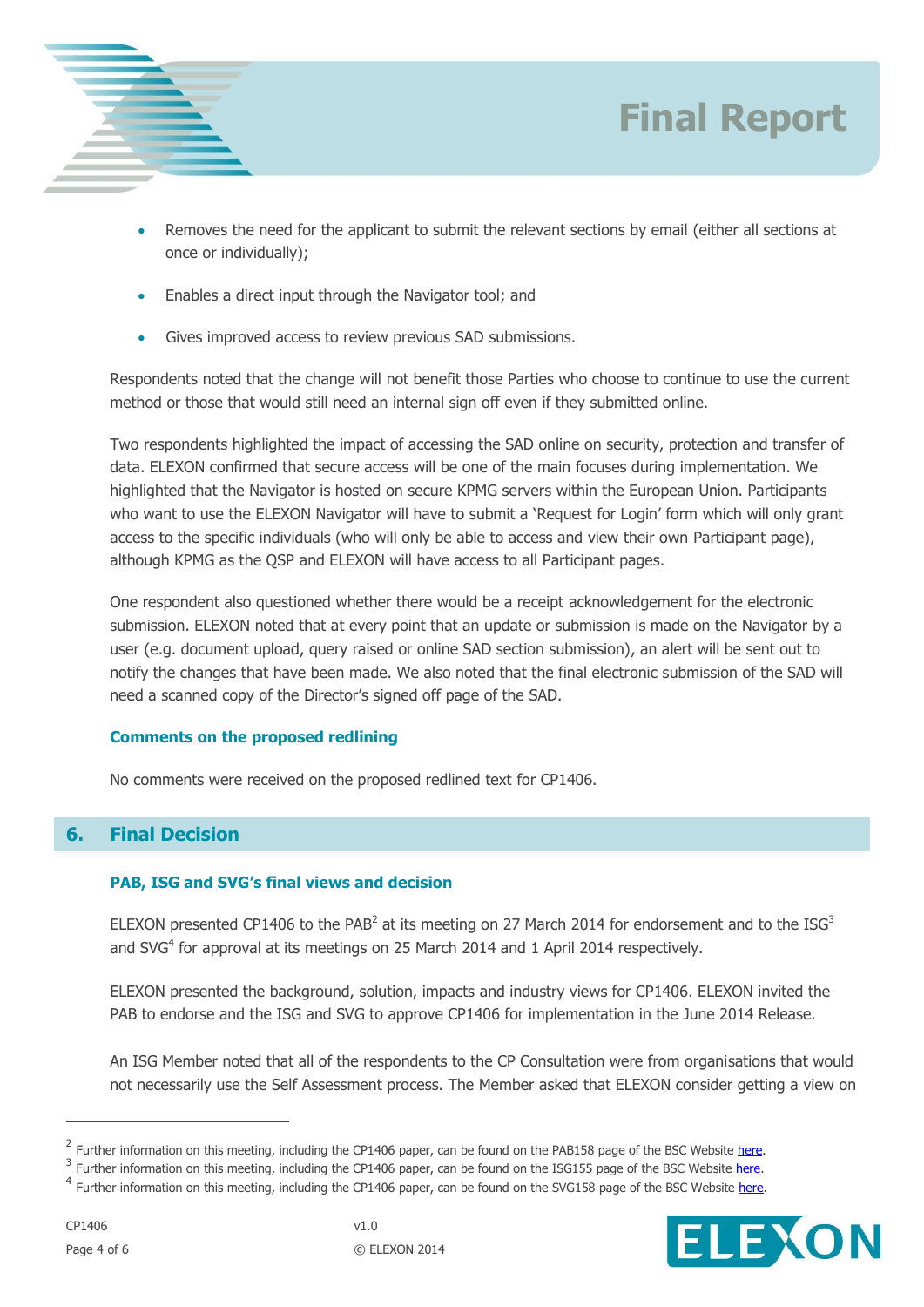CP1406 from industry participants that may have recently been through the process. Another ISG Member commented that its organisation had recently been through the process and that the changes proposed by CP1406 would have made the process a lot easier. The Member added that they are currently producing a Self Assessment Document and that if this process had been in place, then they would have used it. An ISG Member questioned how the use of this system might work in practice within larger organisations. The Member added that there are a lot of internal processes to prepare all the material required for a Self Assessment Document. This means that someone will work on creating a Word document and then have to paste all the information into an online form. Another Member noted that their organisation has one team who deals with this process so that a single document does not have to travel to different teams or departments. The Member noted that having an online portal where someone could put their part of the text in would simplify the internal processes at their organisation.

An ISG Member questioned the practicality of using this system and wondered if organisations would become dependent on and 'pull away' from internal processes. ELEXON advised the ISG that the use of the online form is optional and that Applicants can still fill in a hard copy or a Word document and send that in via email (which is what most people are doing now).

An ISG Member noted that CP1406 prompted more questions to be raised, for example, by using this tool. ELEXON may have limited options in future procurement for this role. Another Member agreed with this view and questioned whether it is ELEXON who owns the software and data or if in fact it is KPMG. ELEXON advised that the tool is being developed by KPMG and is therefore under their ownership. However, ELEXON owns the data that goes into the system and can request the data at any time.

An ISG Member queried whether a new bidder in the procurement process would need to develop a similar tool as it was highlighted that this may become a barrier for those wishing to tender for the role in future. ELEXON advised that it did not take the implementation costs of a bidder into consideration when procuring for the role as it would be seen to be an unfair advantage to the current service provider. This assessment decision should again be taken into account during the next procurement to maintain a fair assessment of any bidders.

An ISG Member noted that, based on the discussions, it would appear that any service provider who wishes to tender for this role will need to produce an online tool and therefore the service provider would need to take the price of that development into account. ELEXON confirmed that this could be something it considers when procuring for the role in future, and that a service provider being able to develop and provide a tool should be an additional benefit and not a requirement.

ELEXON advised the ISG that the previous service provider developed the tool as an innovation to the service and the use of this tool was successful. However, ELEXON noted that it awarded the contract to the best bidder at that particular point in time and elected to move away from the current service provider. An ISG Member wished to clarify that if this role was re-procured, ELEXON would request to receive the data it owned. ELEXON advised that it would request for all the data to be returned before the tool is decommissioned.